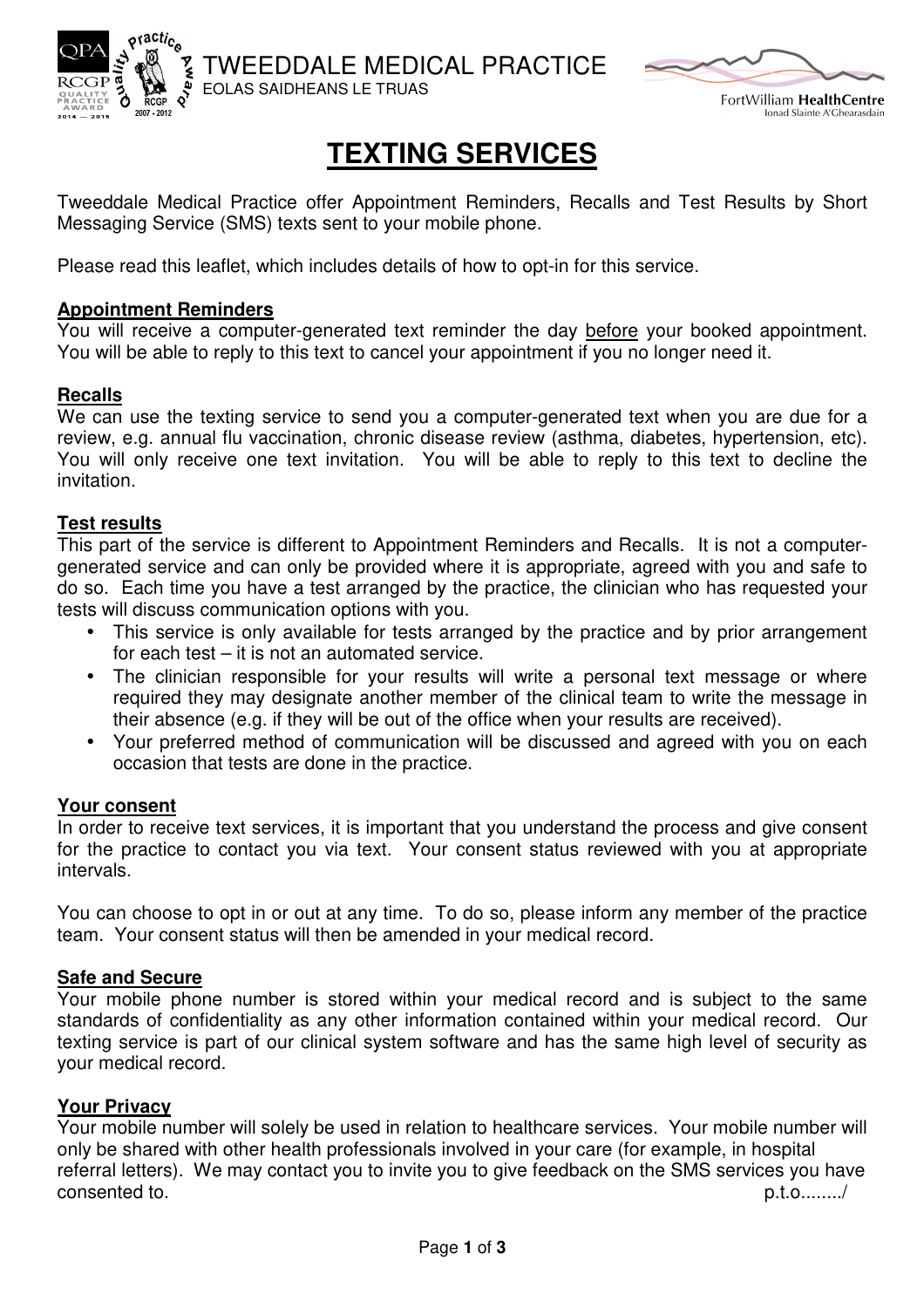# **What To Do Next?**

- 1. If you have received a text with consent options and have sent a reply, your response will automatically be coded in your medical record. You should have received a confirmation automatically be coded in your medical record. You should have received a confirmatior<br>message \_\_\_\_\_Your answer has been received successfully \_\_\_\_\_\_\_\_\_\_\_\_\_\_\_\_\_\_\_\_\_\_\_\_\_ please contact the surgery so we can check. If you wish to change your reply, this is not a problem but you will need to contact the practice so that we can amend this in your records.
- 2. If you have not received a text with consent options **but would like to opt in**, please speak to any member of the practice team. (N.B. If you do not wish to use the texting service, you don't need to do anything).
- 3. When you opt-in, we will check your mobile telephone number with you to ensure it is accurate.
- 4. You can save our text service number as a Contact in your phone. You may wish to call it "Surgery" or you may wish to call it someone entirely different. 4. You can save our text service number as a Contact in your phone. You may wish to call it<br>
"Surgery" or you may wish to call it someone entirely different.<br> **Receiving Test Results**<br>
The clinician will discuss this with

## **Receiving Test Results**

on the message received.

#### Please Note – You will not be able to reply to texts containing your results. The system will **not recognise these, so any replies sent back will not be received by the practice practice.**

If you have any queries about your results, you should call the practice and ask to speak to the clinician who sent the message.

#### **Your Responsibilities**

Although the GP practice will regularly check your telephone number with you, it is your responsibility to inform us if your number changes.

You are responsible for all confidential information on your personal phone.

- Be aware of the potential for messages to be seen by others (e.g. if you leave your phone sitting on the kitchen worktop or on your desk at work, etc). nformation on your personal phone.<br>sages to be seen by others (e.g. if <sub>)</sub><br>on your desk at work, etc).<br>ay still be visible (as shown below).<br>ettings on your phone so that the m
- A message on a locked phone may still be visible (as shown below).
- You may be able to change the settings on your phone so that the message displays differently

| MESSAGES                                           | now |
|----------------------------------------------------|-----|
| <b>Surgery SMS</b>                                 |     |
| This is what a text looks like on a locked screen. |     |
| Someone else may be able to read part of this      |     |
| message even without unlocking your phone.         |     |

N.B. Certain restrictions apply for patients aged between 12yrs and 16yrs – see additional information leaflet for this.

The practice cannot accept any responsibility for the security of your confidential **information on your personal phone.**